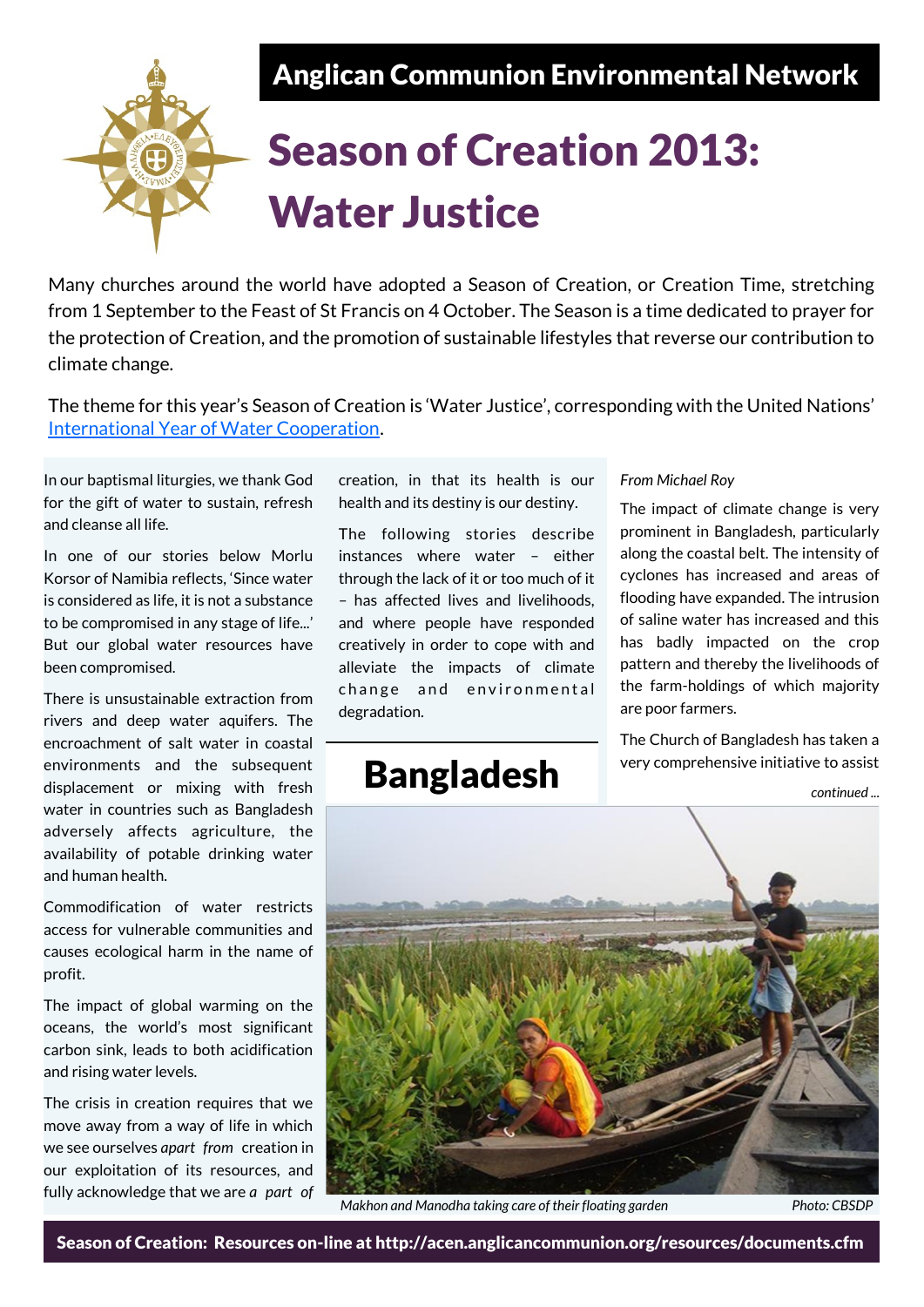the sufferers in adapting the changes through various efforts. The efforts include raising awareness of the community to save them from the climate changes; innovating and selecting technologies appropriate to adapt to the changes especially in agriculture; establishing field school to disseminate the knowledge to community people in a more organized manner; taking plantation programmes to mitigate deforestation, and advocacy and networking to seek support nationally and globally for combating the climate crisis more effectively.

The impact of the programme is very significant; around 5,000 poor farmholdings living along the climate change prone areas have learned through training and workshops the depth of the crisis and their roles to cope with that.

Adapting technologies such as floating gardens, hanging gardens, salinity tolerant crops and small scale fish culture, bottle water drip crop cultivation have been introduced and resulted in good results.

In the majority of cases the technologies have been adopted by women, who are understood to be the most vulnerable to the crisis, and have increased their capacity and skill to increase production, reduce food insecurity, and earn an increased income from selling the surplus.

Husband and wife Makhon and Manodha from Pathorghata in Gopalganj in the southern part of Bangladesh were trained by the programme in floating gardens. Using their new skills, they built four beds of floating gardens and now cultivate different kinds of vegetables and spices. Manodha, expressed her views:

We now understand the problem of climate changes and know as well how to adapt to the crisis and what to do to save our land that has been given by God for our living. We have done injustice to it, and made it sick. Now we have a responsibility to make it recover from sickness, if we aspire to live in a safer world.

The church has undertaken the climate change resilience programme through its social development ministry, Church of Bangladesh Social Development Programme (CBSDP), responding to need irrespective of faith.

The programme involves care of nature and care of humankind and is a Christian witness against injustice. 'As long as the earth endures, seedtime and harvest, cold and heat, summer and winter, day and night, shall not cease.' (Genesis 8.22)

*Michael Roy is the Asia Facilitator for the Anglican Alliance for Development, Relief and Advocacy.* 

### Northern Namibia: **Water and its Impact on Subsistence Rural Farming**

*by Morlu Korsor, St George Parish, Windhoek, Namibia* 

Namibia is in the South West of Africa and is one of the most drought-prone countries in sub-Sahara Africa (SSA) with two deserts, Namib and the Kalahari. Rural farmers depend solely on rain water for crops and livestock production.



*Cattle in water crisis, Northern Namibia Photo: CBSDP* Page 2

Underground water reserves and recycled water are only used by commercial farmers; thus, leaving the major subsistence farmers in Northern Namibia to depend on rainfed farming.

#### **Water in rain-fed farming**

The past rainy season (October 2012 to April 2013) was too dry in Namibia.

The drought left many cultivated Pearl millet (locally known as Mahangu), Maize and Sorghum fields dried, standing without yield due to drought caused by climate change; thus, creating food insecurity, destitution and increased poverty for resource-poor farmers.

In May 2013, the President of Namibia declared a state of emergency.

Several thousands of livestock have already died.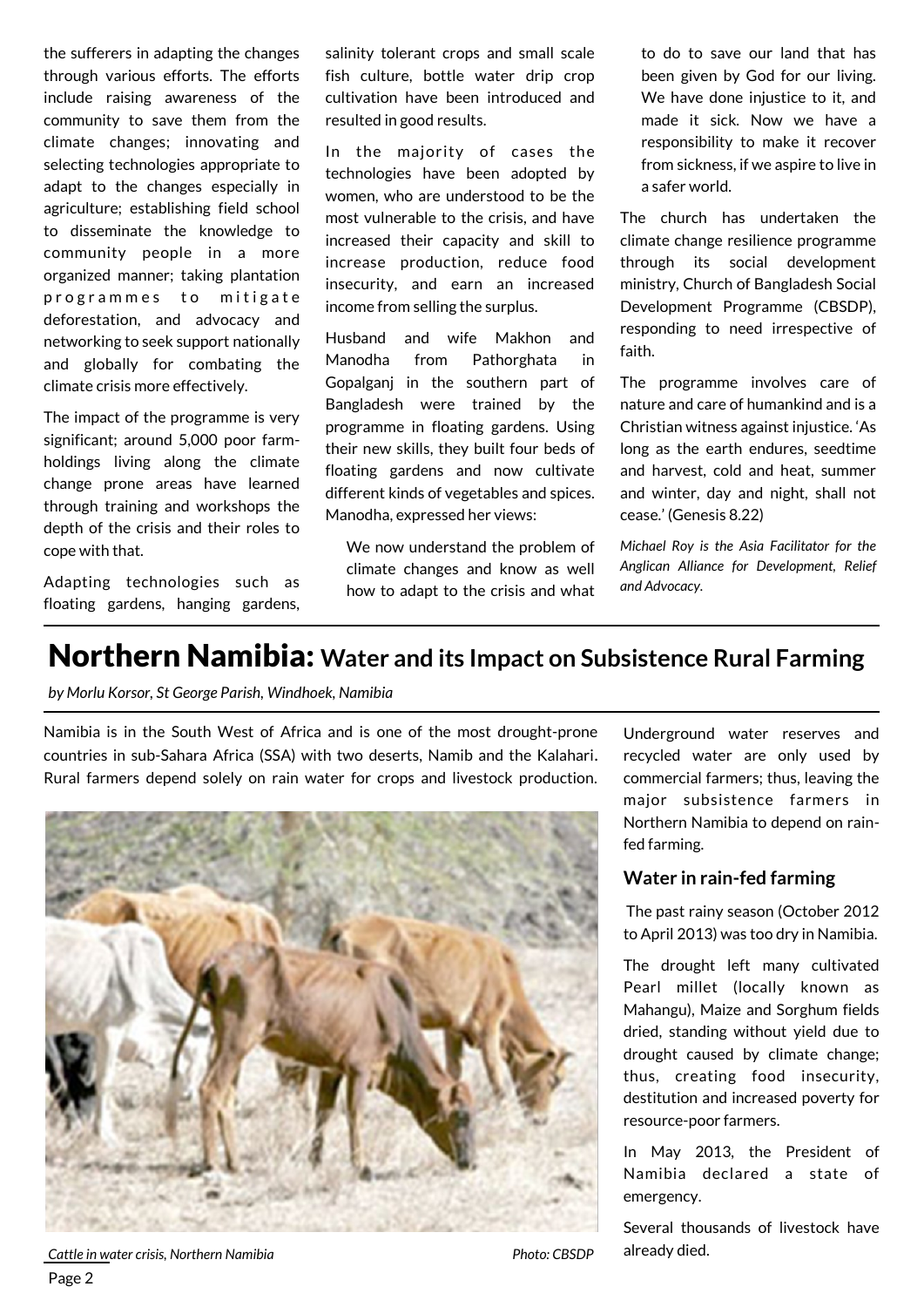The President called on farmers to sell their livestock to avoid further losses due to lack of natural pasture to graze their animals. He said that farmers should sell their livestock and keep the money for restocking whenever the drought situation improves.

In Namibia, the agricultural sector supports about 70 per cent of the population directly or indirectly through income and employment.

Since water is considered as life, it is not a substance to be compromised in any stage of life, because water is needed in all our daily activities in addition to drinking.

Therefore, the provision of water is cardinal to poverty reduction and food security for the resource-poor who are mostly rural dwellers and subsistence farmers.

Let everyone on earth have and enjoy God's Creation – *Water*.

> *Cleared millet field , Okatana, Northern Namibia, May 2013 Photo: Morlu Korsor*



# Flood of the Century brings Devastation to Affluent Western Canadian Province

A combination of heavy rainfall and Rocky Mountain runoff brought disastrous flooding to one of the wealthiest regions in Canada during June of 2013.

Described by many as the flood of the century, or the worst in history, the metropolitan city of Calgary along with countless smaller communities including Canmore and High River witnessed the destruction of homes, businesses, community buildings and transport infrastructure. In High River alone over 150 people were rescued from their rooftops. The downtown area of Calgary was shut down for most of a week.

Four persons have died. Others are seriously injured. Over 100,000 people were displaced from their homes. Even at the time of writing some are still unable to return.

The Bishop of Calgary, the Rt Rev Greg Kerr Wilson wrote in a June  $25<sup>th</sup>$  pastoral letter 'many of our members have been evacuated. Some have been able to return, others

not, and many are returning to homes significantly damaged by the flooding.'

Bishop Kerr Wilson encouraged individuals and congregations 'to seek ways to reach out to those around them in need.'

Congregations organized in-house clean up crews; some organized fundraising concerts and provided space for food distribution and social gathering. Special concern was expressed for local First Nations who were particularly vulnerable.

'In the Sermon on the Mount Jesus refers to his disciples as "salt of the earth" and "light of the world" (Matthew 5.13- 16). In faithfulness to our Lord Jesus Christ, let us indeed be salt and light to our neighbours and our world in this challenging time', wrote Bishop Kerr Wilson.